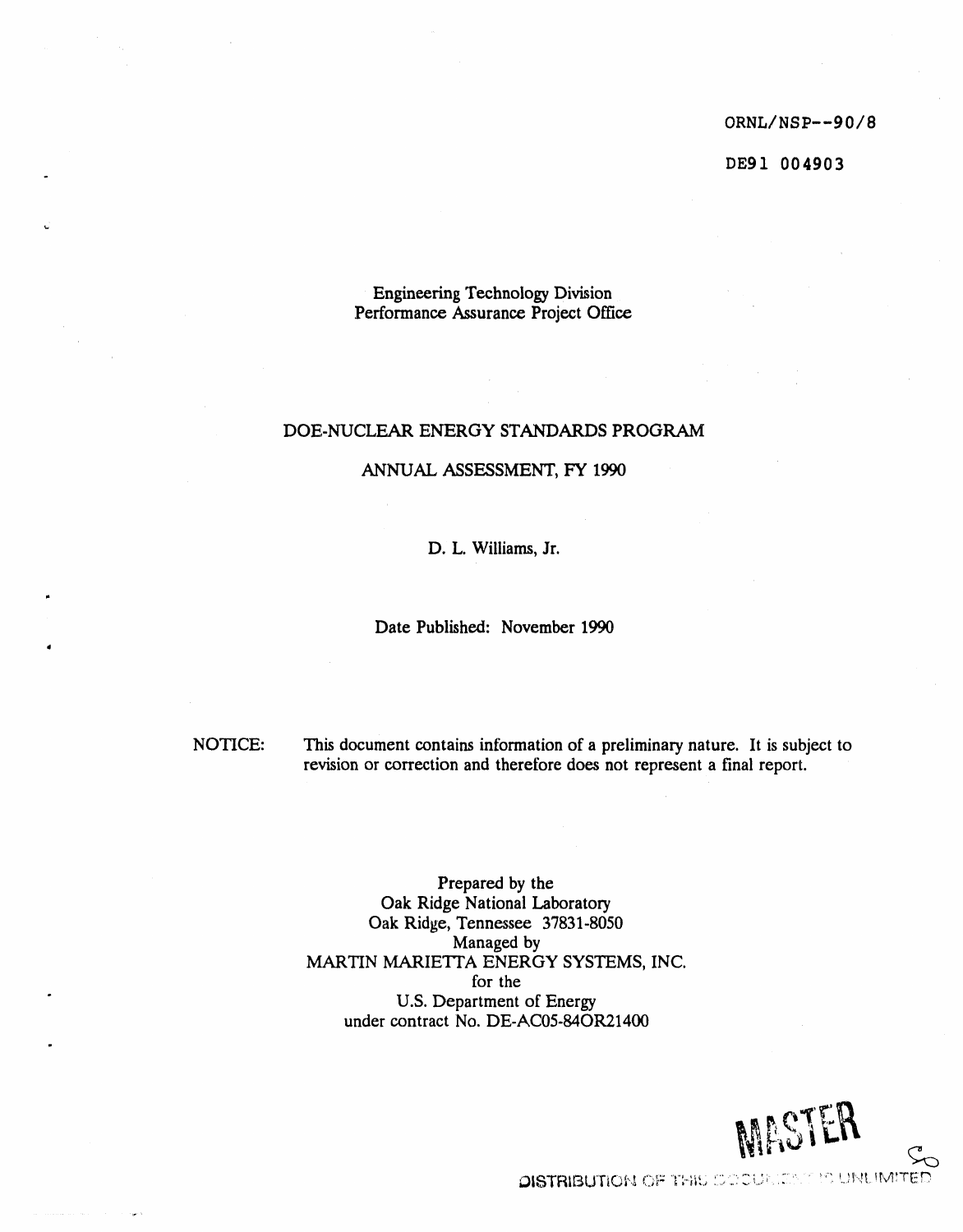# **CONTENTS**

| 2. |                                               |                                                                                                                                                            |  |  |  |
|----|-----------------------------------------------|------------------------------------------------------------------------------------------------------------------------------------------------------------|--|--|--|
|    | 2.1                                           |                                                                                                                                                            |  |  |  |
|    | $2.2\phantom{0}$                              | Management for Development and Maintenance<br>of NE Standards $\ldots \ldots \ldots \ldots \ldots \ldots \ldots \ldots \ldots \ldots \ldots \ldots \ldots$ |  |  |  |
| 3. | PERFORMANCE ASSURANCE INFORMATION PROGRAM  10 |                                                                                                                                                            |  |  |  |
|    | 3.1                                           |                                                                                                                                                            |  |  |  |
|    | 3.2                                           |                                                                                                                                                            |  |  |  |
|    | 3.3                                           |                                                                                                                                                            |  |  |  |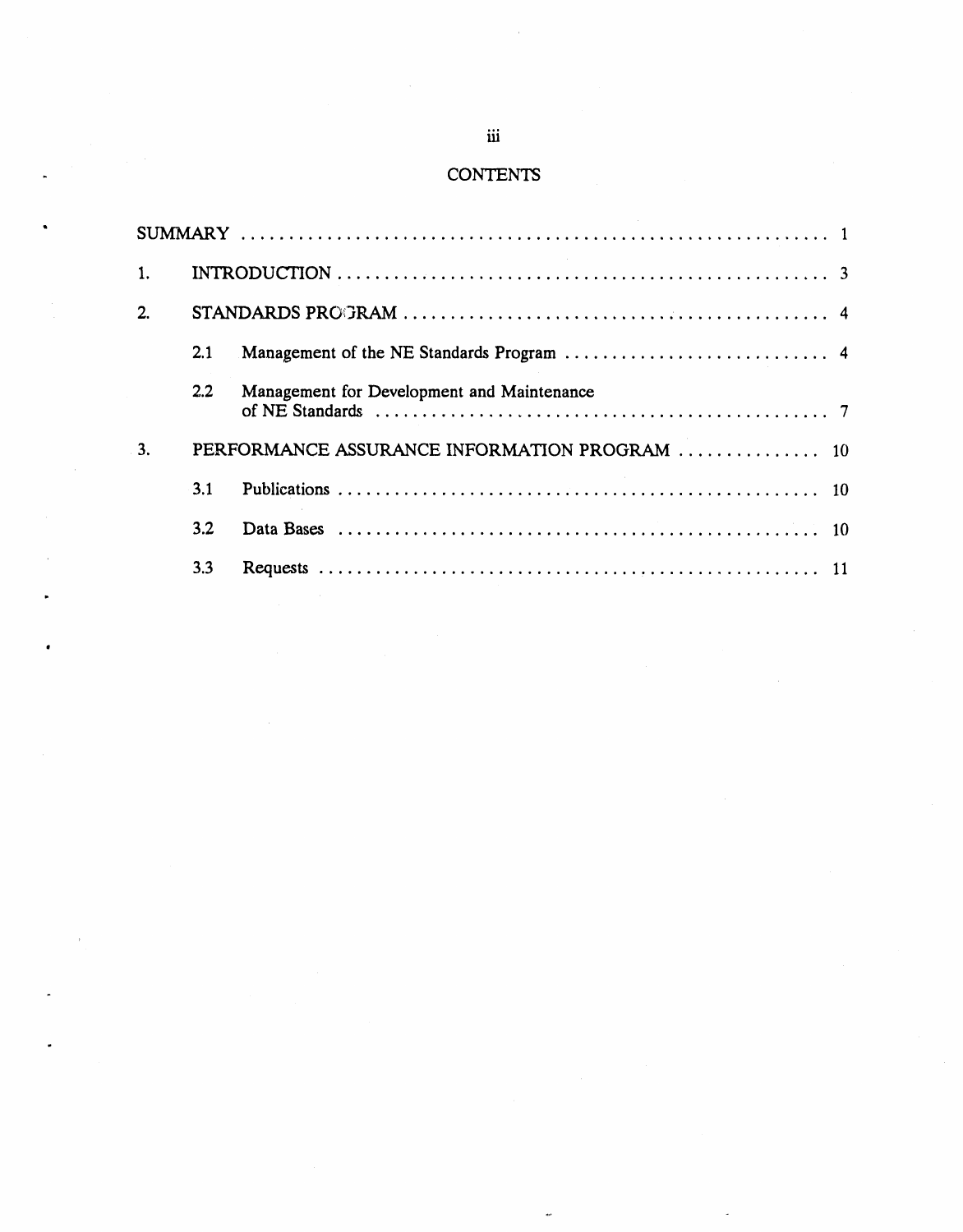#### SUMMARY

To meet the objectives of the programs funded by the Department of Energy (DOE)-Nuclear - **E**n**e**rgy (NE)Techn**o**l**o**gy Supp**o**rt Pr**o**grams**, t**h**e** Per**fo**rmance Assurance Pro**j**ect **O**ffice (P**A**PO) administers a nuclear standards program and related activities and fosters the development and application of standards. This standards program is carried out in accordance with the principles in DOE Order 1300.2, *Department of Energ*y *Standards Program*, December 18, 1980.

The purpose*s* of this effort, as set forth in three subtasks, are to (1) manage the NE Standards Program, (2) manage the development and maintenance of NE standards, and (3) operate an NE Standard*s* Information Program.

The **fi**rst goal of subtask 1 is to promote and *s*upport development and utilization of national consensu*s* standards (NCSs) in areas of benefit to DOE's NE programs and project*s*. This goal meets the requirements established in OMB Circular No. A-119, *Federal Participation in the Development and Use of Voluntary Standards*, October 26, 1982. A major part of this program is to convert existing NE program standards into NCSs where practicable. Twenty-six standards have been converted to NCSs, and twenty-four standards are pre*s*ently in the conversion process. There were no NE Standards converted to NCSs in FY 1990. A semiannual conversion report that contains information **•** on each conversion action **is** publi**s**hed. The **s**econd goal of this subtask is to inform line managers and standards coordinators about the DOE standards policy and their role in implementing it and the functions and services that PAPO can supply to aid in meeting the goals set forth in the policy. To accomplish this goal, PAPO assists DOE in performing standards assessments, a process used to determine the effectiveness of a contractor**'**s stan**d**ards program.

The goal for subtask 2 is to provide management for the development and maintenance of NE standards. Approximately 90 NE standards remain active. Activities to review seven standards for possible **i**nactivation and one standard for possible discontinuation were initiated. Development continued on a new Nuclear Nonsafety **H**igh**-**Temperature Design program standard in support of the Power Reactor Inherently Safe Module. The need for a program standard for the New Production Reactor **-** Modular High Temperature Gas**-**Cooled Reactor graphite core support **s**tructure was identified. The final draft of the *Recomme*nd*ed* i *actices in Elevated Temperature* . *Design: A Compe*nd*ium of Breeder Reactor Experiences (1970*-*1985)* continued in the review process. The purpose of the report is to document liquid metal fast breeder reactor (LMFBR) structural

o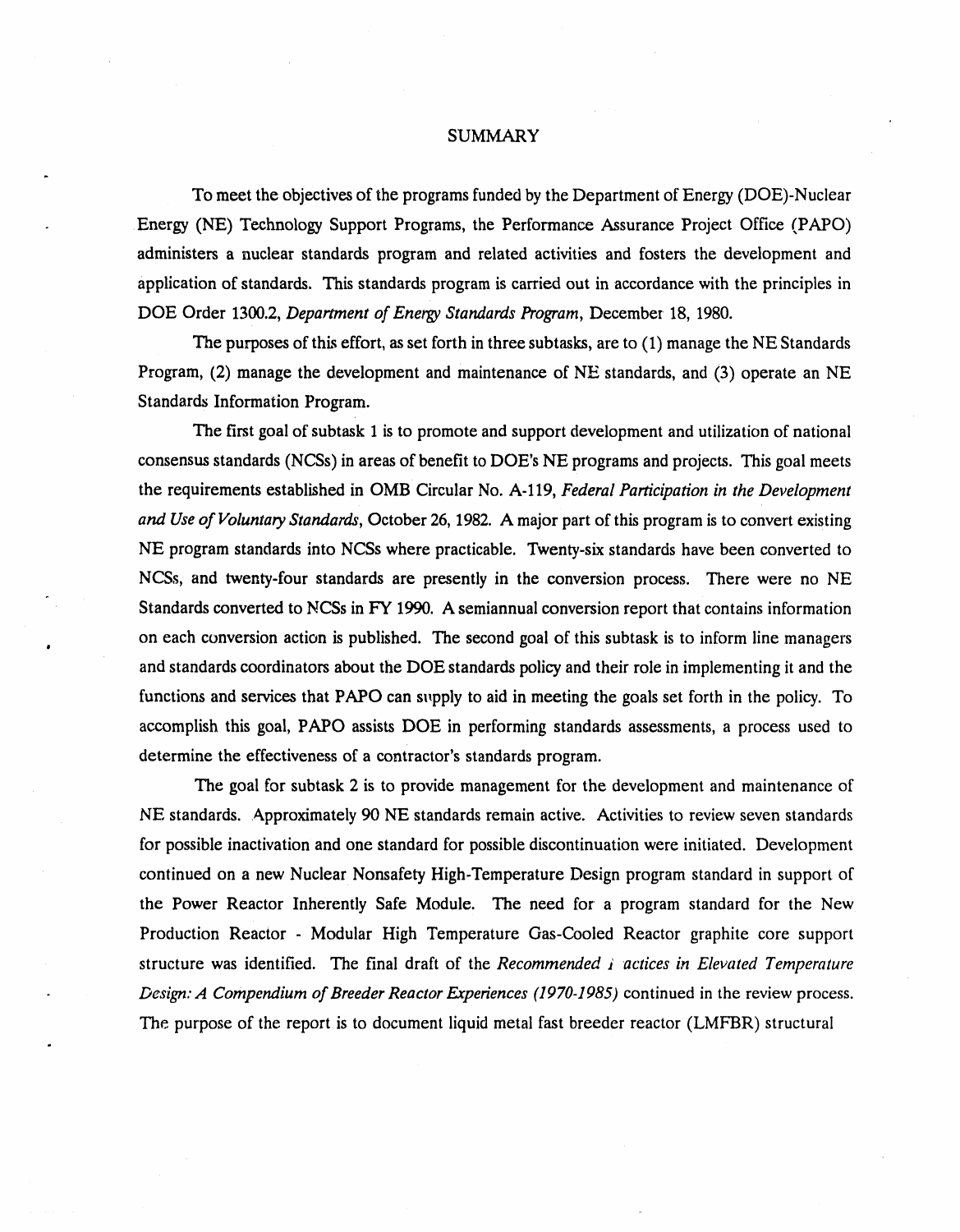**d**e*s*ign a**nd non**li**n**ea**r** elevated**-**te**m**p**e**rature a**n**alys**is** proced**u**res an**d** experie**n**ce*s* accumul**a**ted over the 15-year period from 1970 to 1985.

Subtask 3 is fulfilled by the Pe**rf**ormance As*s*urance Information Program that collects, compil**e**s, and distributes program-related information, reports, and publications for the benefit of the DOE-NE program participants. Data bases are maintained that are nece*s*sary to monitor standards and to provide report*s*. The *Nuclear Standards Master Index* is p**u**blished twice each year and distributed to 439 per**s**ons or organizations. The annual *Nuclear Energ*y *Sta*nd*ar*ds *KWOC Index* was issued to 269 persons or organizations. In January and July, the *Conversion of NE Standards to National Consensus Standards* was published and distributed to 155 persons or organizations. The standards data base contains over 400 records. In addition to the normal distribution, 560 documents were sent to reque*s*tors.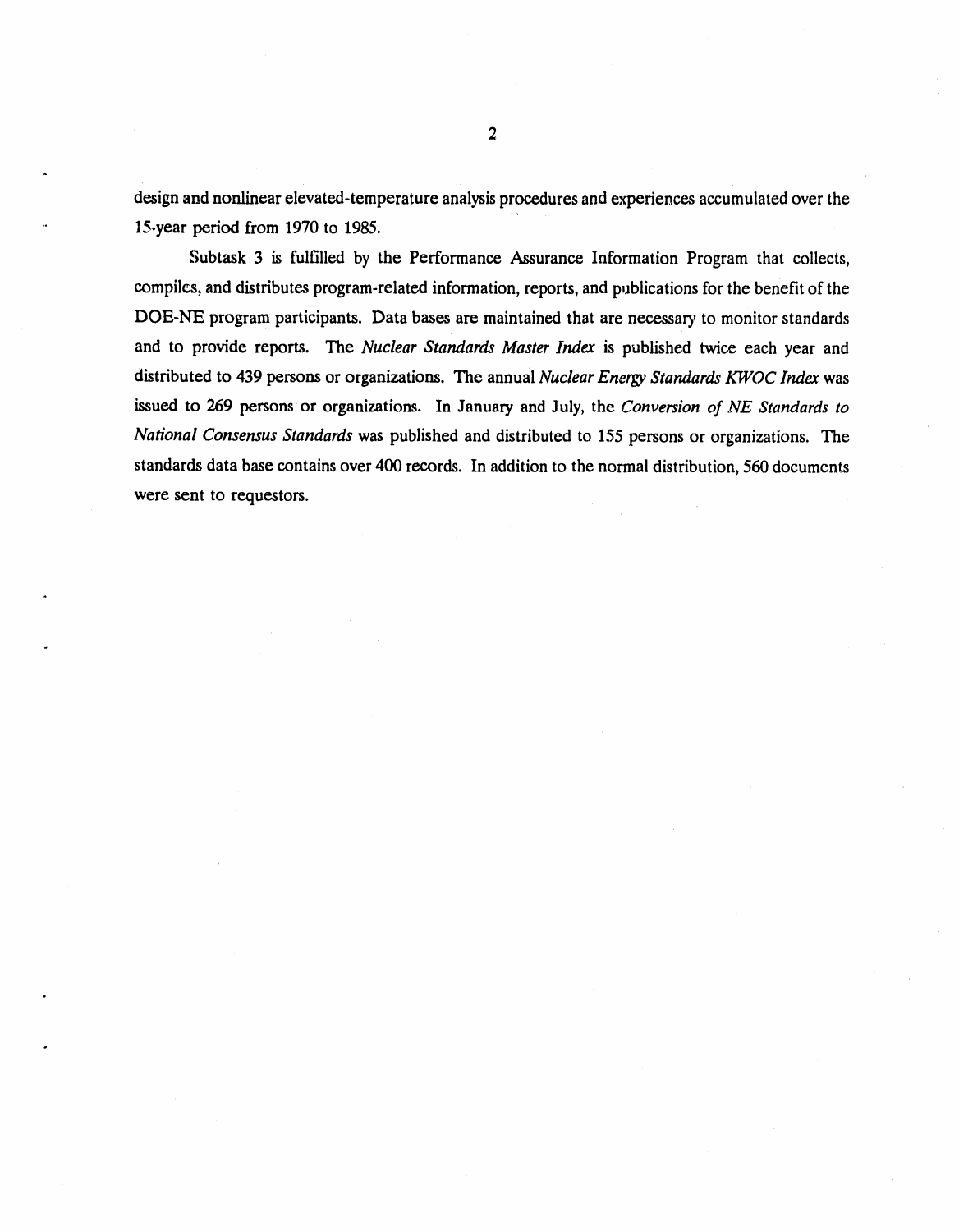# . 1. INTROD**U***C*I'ION

. This report asse*s*ses the **P**erformance Assura**n**ce Project Office (P*A*PO) activities in terms of the objectives of the Department of Energy-Nuclear Energy (DOE-NE) funded programs. To meet these objectives, PAPO administers a nuclear standards program and related activities and fosters the development and application of standards.

This task is carried out in accordance with the principles set forth in DOE Order 1300.2, *Depar*t*ment of Energy Sta*nd*ards Program*, December 18, 1980, and DOE memorandum, *Implementation of DOE Orders on Quality Assurance, Sta*nd*ards, and Unusual Occurrence Reporting for Nuclear Energy* Pr*o*gr*ams*, March 3, 1982, and with guidance from the DOE-NE Technology Support Programs. The purposes of this effort, as set forth in three subtasks, are to (1) manage the NE Standards Program, (2) manage the development and maintenance of NE standards, and (3) operate an NE Standards Information Program.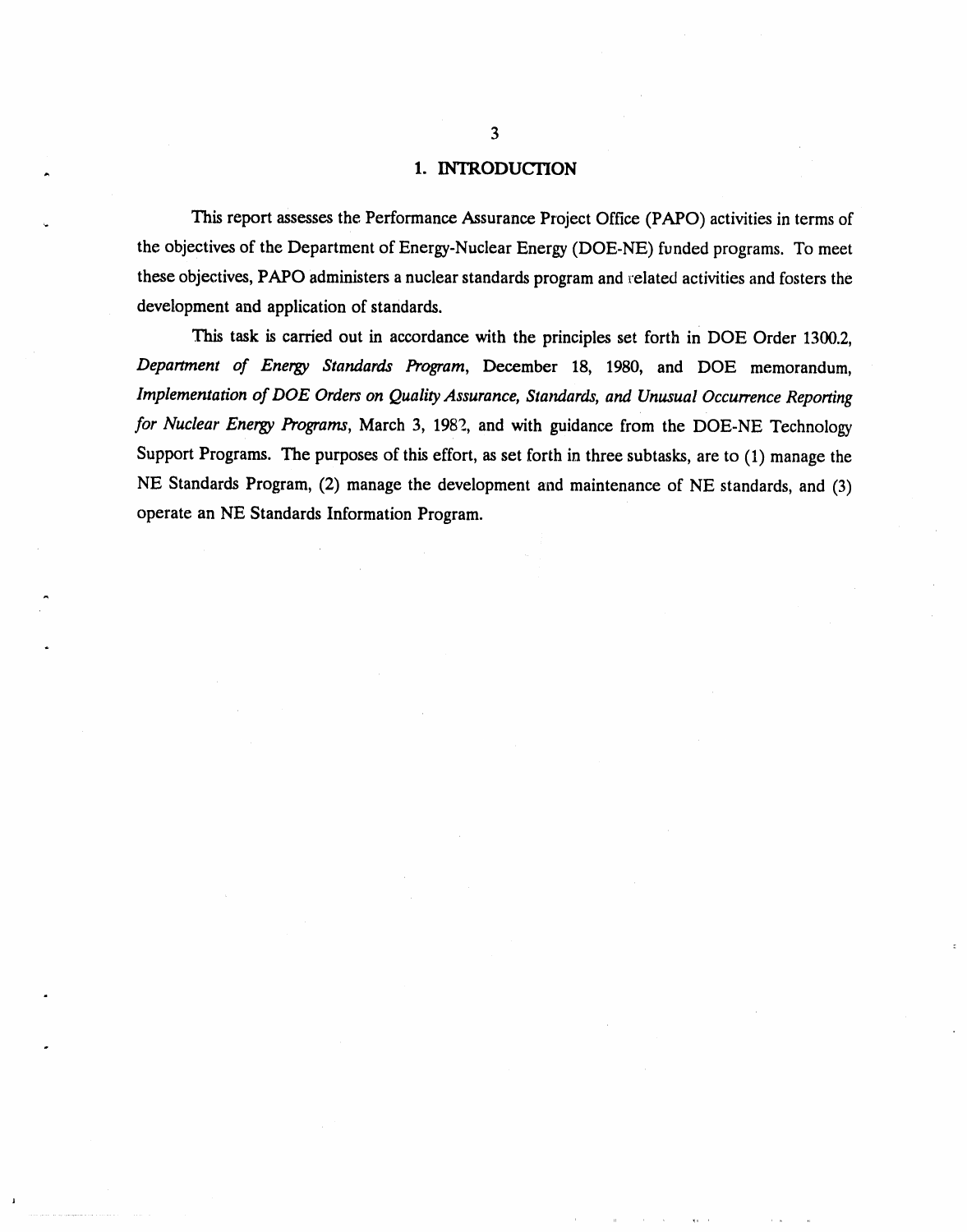# **. 2. STANDARDS P**R**OGRAM**

The DOE-NE standards program effort to comply with DOE Order 1300.2 is presented in this *s*ection. The accomplishment*s* of this fiscal year are also pre*s*ented.

# **2.1 MA**N**AGEMENT OF THE NE** S**TANDARDS PROGRAM**

l**t**

b**.**

This **s**ubtask ha*s* two goals. The first is to p**r**omote and support development and utilization of national consensus standards (NCSs) in area*s* to benefit **D**OE's NE programs and projects. The capability to support development and utilization of' NCSs for DOE-NE programs and projects is accomplished through direct participation and interaction with the NCS organizations. Initially, PAPO assists DOE programs and project*s* in determining those standards needs that can be met through application of existing NCSs. In cas*e*s where NCSs do not exist, PAPO offers technical assistance to the N*C*S organizations to *s*upport development of needed standards. In other cases, required NCSs on **s**pecific subject areas may exist, but additional requirement*s* may be needed to support DOE programs and projects. PAPO then fosters the development of program NE standards **,**, with tho**s**e additi**o**nal requirements to be used as supplements to existing NCSs. A major goal of DOE's Nuclear Standards Program is to convert existing NE program standards **i**nto NCSs where practicable. This means that an NE standard may fonn the basis for a standards-writing committee to develop a *s*tandard in the same subject area using the voluntary consensus process. Some or ali requirements from the NE standard may be incorporated into the NCS. An existing NE standard is deleted or modifi**e**d as required to supplement the NCS for application to DOE for efficient transfer of DOE's NE program experience to the private sector for commercial use. PAPO fosters this process through planning and monitoring activities. The formal interface between PAPO and the NCSs organization isthe Nuclear Standards Board, which manages and coordinates ali nuclear-related standards activities for the *A*merican National Standards Institute (ANSI).

The second goal of this subtask is to inform line managers and standards coordinators of DOE-funded Light-Water Reactors, Advanced Reactors, Space and Defense Power Systems, Uranium " Enrichment, and Remedial Action and Waste Technology Program*s* about the DOE-Standards Policy for Nuclear Energy and their role in implementing it and the functions and services that P*A*PO can supply to aid in meeting the goals set forth in the policy. Building on this perception of the standards role, PAPO works cooperatively with managers or standards coordinators to identify standards needs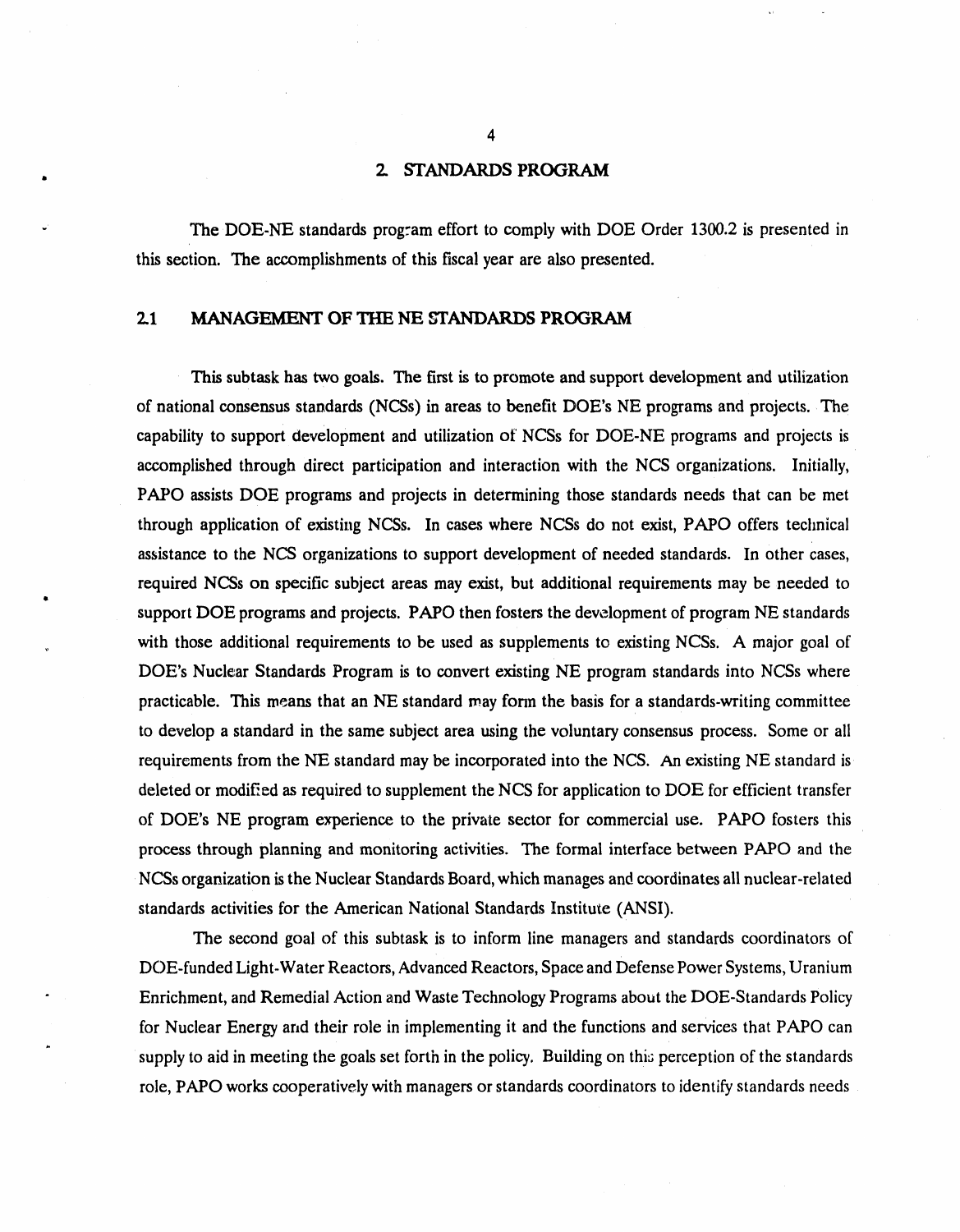a**nd** opportunit**i**e*s* a**nd** to **h**elp t**h**e**m ini**ti**a**te a**p**p**r**opriate actions to carry out **s**tandards development **"** and **a**pp**li**cat**i**on plans.

## **2.**1**.1** C**onv**e**r**s**ion**

8

Twe**n**.ty-six**(**26**)** NE sta**nd**a**r**ds h**av**e previou*s*l**y** bee**n** co**n**verted to NCSs. Du**r**ing fiscal **y**e**ar** 1990, **n**o additional NE **s**tandard*s* were converted. There are twen**t**y-four (24) NE standards i**n** the conversion process that have been accepted by standards development organizations (e.g., ASME, *A*STM, IEEE, and INMM) who write NCSs based on the hrE **s**tandards. Most of the activity in this area focused on hrE Standards C 17-5T, *Metal Sheathed*, *Mineral*-*Insulated Cable Bulk Material*, and C18-1T, *Ceramic Elect*r*ic Insulators,* which were pre*s*ented to *A*STM in 1989 for conversion to NCSs. *A*STM **s**ubsequently referred the*s*e standards to their D9 Technical Committee on Electrical and Electronic Insulating M**a**terials for action. The *s*tandards were then placed with the D9-14 (Electrical Heating Unit Insulation) and D9-94 (Editorial and Special Assignment) subcommittees for consideration to convert them to *A*STM **s**tandards. As a re*s*ult of the meetings of these ASTM • **s**ubco**mm**ittee*s* **in Mar**ch a**nd** J**un**e **1**990**,** co**n**versi**on o**f N**E S**ta**nd**ards C 17-5T **a**n**d** C18-1**T** is still under active co**ns**ideration. *A*d**d**itional meetings of the ASTM subcommittee*s* to continue the consideration proce*s*s for the NE *s*tandards are scheduled **f**or November 1990.

'D\_e*Conversion ofNE Standards to National Consensus Standards*, report contains information on each conversion action.

## **2**.**1**.2 **Standards Asse**ssm**ent**

Sta**nd**a**r**ds **a**ssess**m**e**n**t is **a** proce*ss* use**d** t**o d**etermine the effe**c**ti**v**ene*s*s **o**f a contractor's stan**d**ar**d**s program. The objectives of the assessment*s* are to:

- 1. verify, by examination and evaluation of objective evidence, that the standards program is in accordance with DOE Order 1300.2;
- 2. assess the effectiveness of the standard**s** program;
- 3. identify deficiencies and areas for improvement; and
- 4. verify correction of identified standards program deficiencies.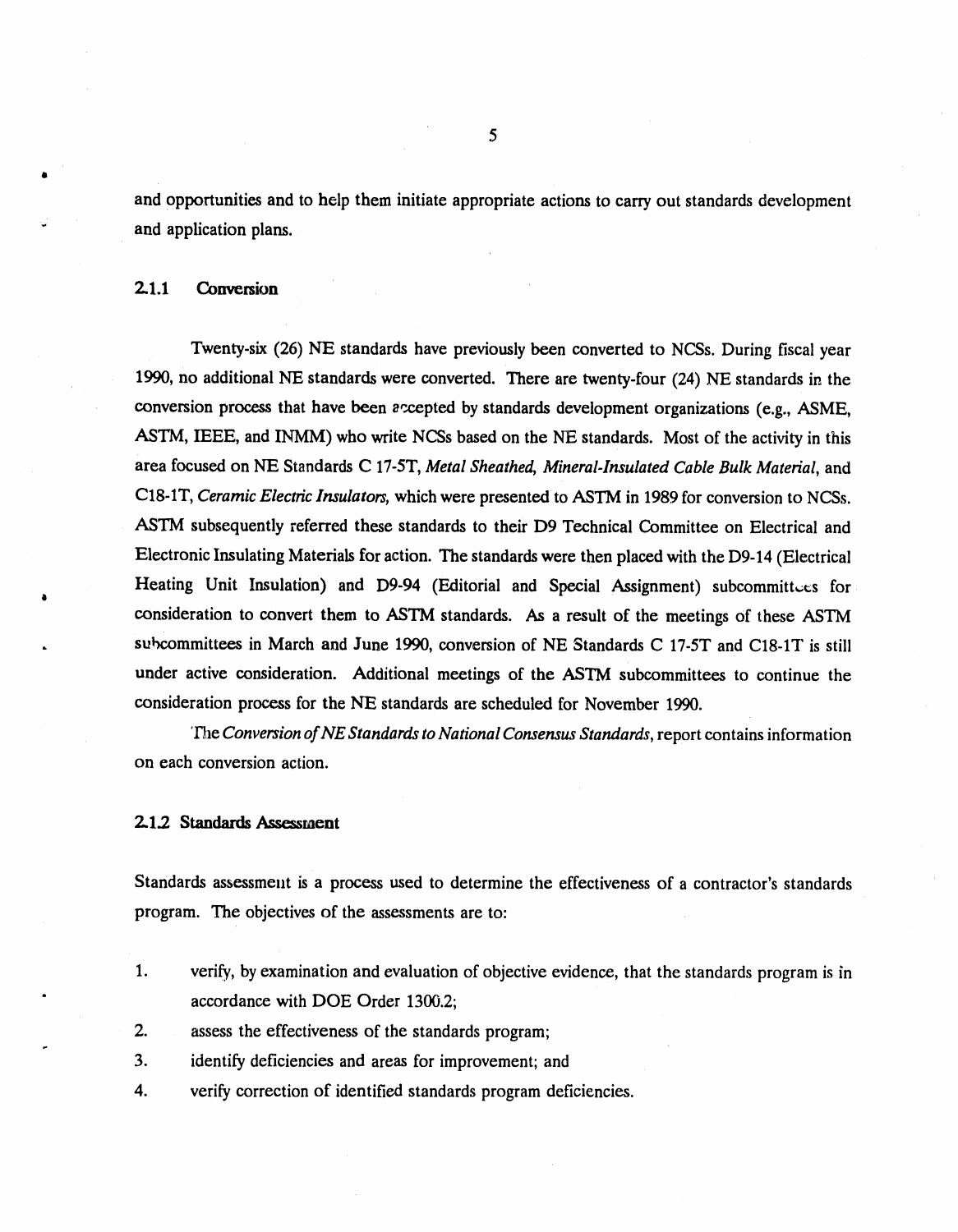**An** *Assessment Plan for*, *Development*,*and Application of Sta*nd*ards***, in**cl**uding** a te**n**tat**iv**e **s**chedule**,** a**nd a** *Guide for Assessment of Nuclear Sta*nd*ards Development and Applicat*i*on*, h**a**d previously been developed and issued. In re*s*ponse to an action item from the December 12, 1989, program review meetings, the *Guide for Assessment of Nuclear Standards Development and Application*, was reviewed for needed revision**s**. However, no changes were required to the document.

Tw**o s**ta**nd**ard**s** as**s**e*s***s**me**n**t*s* were pla**nn**ed **for** FY 1990. The **s**t**and**ards assessme**n**t at Westinghouse Hanford **s**cheduled for March 6-7, 1990, was **s**ubsequently cancelled due to DOE actions taken to shut down the **F**ast Flux Test Facility. In addition, PAPO proposed that a **s**tandards assessment be conducted at ORNL in July 1990; however, the proposal was **n**ot acted up**o**n by DOE. Followup action is anticipated in FY 1991.

#### **2**.1**.3 Ident**i**fy StandardsNeeds and** Opp**o***r***tun**i**ti**es

&

<sup>A</sup> **<sup>m</sup>**eet**in**<sup>g</sup> **<sup>w</sup>**a*<sup>s</sup>* co**nd**ucted at ORNL **in** Febru**a**ry <sup>1990</sup>**,** to explo**r**<sup>e</sup> po**ss**ible options for <sup>4</sup> enhancing the DOE NE standards work in the ORNL work programs. The discussion of the possib! areas of standard*s* development i**n** the work programs will lead to follow-up action in the determination of needs and **s**upport requirement*s* for the NE **s**tandards program.

The NE *s*tandards program was also promoted by P*A*PO through direct participation in the DOE New Production Reactors Program. Presentations on the need for and development of standards utilizing the methods and procedures provided in the NE standards programs were made to the NPR-Heavy Water Reactor design teams in November 1989, and to the NPR-Modular High Temperature Gas-Coo**l**e**d R**e**a**ctor **d**e*s***i**gner in July 1990.

A more concerted and accelerated effort to identify standards needs and opportunities is planned in the future. This effort will focus on working with other DOE program areas (e.g., Remedial Action and Space) to determine their needs. Contact will be established with organizations (e.g., low-radioactive material, American Nuclear Society, and Oak Ridge Operations Office) to determine standards requirements already established, status, and work needed in the future. • *A*nother a**s**pect of this progra**m** will be to learn more about enrichment requirements by acquiring papers from the International Conference on Enrichment and by maintaining contact with the Atomic Vapor Laser Isotope Separation (AVLIS) Prc\_gram.

6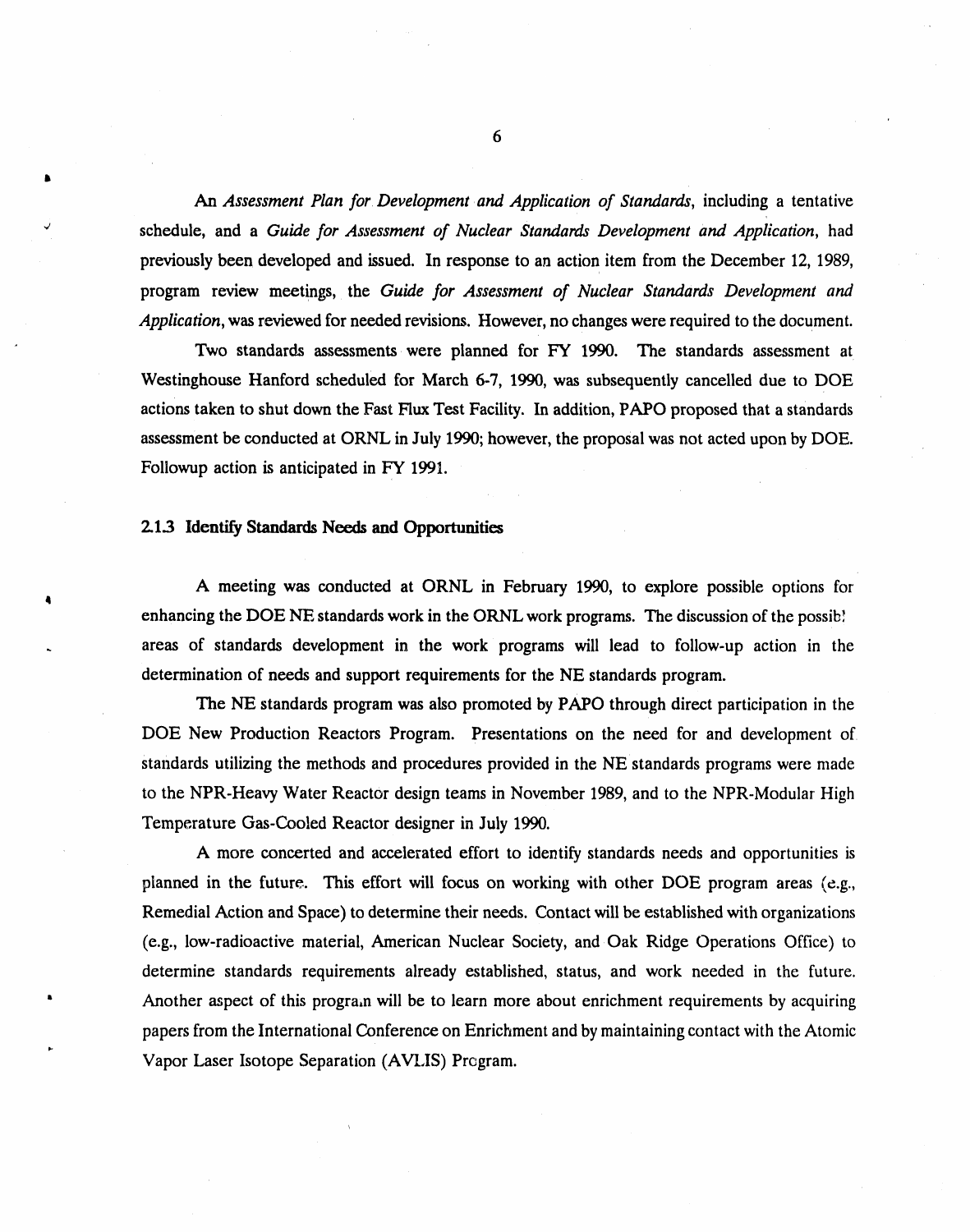## 2.1.4 Working Group on Standards

The Working Group on Standards (WGS) provides to DOE and PAPO advice on implementing the nuclear standards program. The WGS facilitates communication and coordinates actions among all participating organizations in support of the standards policy for NE programs. The WGS is composed of members from DOE-NE program laboratory and contractor organizations, each of  $\psi$  whom is knowledgeable in the standards-related activities of his organization. The Chairman and Secretary are members of PAPO appointed by the Manager of PAPO.

Four new Standards Coordinators, representing their organizations on the WGS, were appointed in FY 1990. The WGS did not conduct any meetings in FY 1990. A meeting of the WGS is tentatively scheduled for FY 1991.

# 2.2 MANAGEMENT FOR DEVELOPMENT AND MAINTENANCE OF NE STANDARDS

The goals of this subtask are to provide management for the development and maintenance of NE standards and to provide assistance in the application of NE standards to DOE programs and projects. PAPO initiates and manages the development and maintenance of NE program standards when adequate NCSs are not available or when NCSs cannot be developed on a timely basis. PAPO provides direction and assistance to program and project managers by identifying the appropriate standards writer(s) and a sponsor for each proposed standard, managing each standard development project, and coordinating required maintenance and updating activities for each standard throughout its existence. PAPO coordinates all amendments, revisions, reviews, reproduction, and distribution of NE standards. A concerted effort is under way to discontinue NE standards when they are no longer needed by DOE's NE programs and projects and to ensure proper funding for maintenance of standards that are needed.

2.2.1 Amendments and Revisions

A revision is a complete issue of a standard that incorporates previous amendments and/or technical changes to the standard or when reorganization of the existing information is necessary.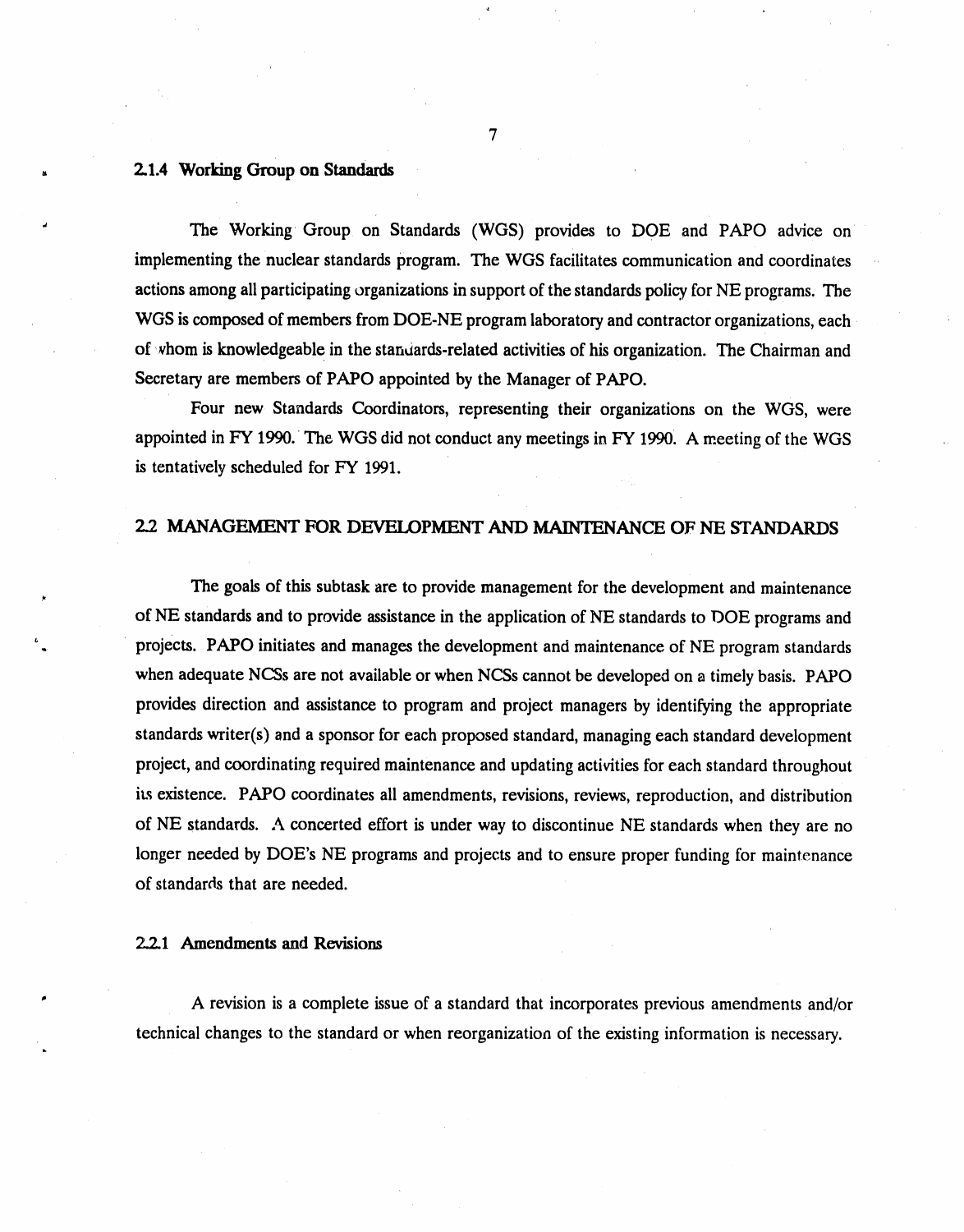A revisio**n s**uper**s**ede*s* the previou*s* edition of the **s**ta**n**da**r**ds. The following **s**tandard was rex*d*sed and " is*s*ued i**n** FY 1990**:**

#### F 3**-**43 *Quality Assurance Testing of HEPA Filters*

### **2.2.2 Discon**ti**nu**ed **and Ina**c**tiv**e **Standard**

A **d**i**s**continue**d s**ta**nd**ar**d** is a previously **p**ublished **s**ta**nd**ar**d** th**a**t is no longer app**r**oved for application on new DOE programs and no longer available for distribution. *A*n inactive standard is a previously published standard that is no longer maintained but is available for information only; the standard shall not be applied to new programs unle*ss* it is reactivated. No standards were **dis**co**n**tinued or **i**n**a**ct**i**v**a**te**d d**uri**n**g FY 1990; howeve**r**, action**s** to **r**eview seven standards for possible inactivation and one standard **f**or possible di**s**continuatio**n** were initiated.

## 2.Z3 Ne**w** St**an**dard*s*

6

The need has been identified to provide a Nuclear Nonsafety High Temperature Design Program standard in **s**upport of the Power Reactor Inherently Safe Module (PRISM). The tentative designation for the standard is NE F 9-10T. However, before work begins on the NE sta**n**dard, the requirements shall be presented to the ASME to determine if they are willing to develop a NCS (code ca**s**e). Therefore, work has begun on a draft code case covering the pressure vessel components, and this will be presented to the ASME. A preliminary review has been made of the nonsafety piping requirements with the thought of preparing a draft piping code case for submission to the ASME B31 code for pre*s*sure piping. A proposal for preparation of the standard has been received and is currently under review.

The design team for the NPR-Modular High Temperature Gas-Cooled Reactor has accepted a recommendation from PAPO and advised DOE that an NPR program standard providing design .4 requ**i**rements for the gr**a**ph**i**te core **s**upport **s**tructures should be prepared and issued. These requirements are currently outlined in draft Subsection CE to *A*SME Section III, Division 2. However, consensus review of the draft document is not expected to be completed on a schedule that

8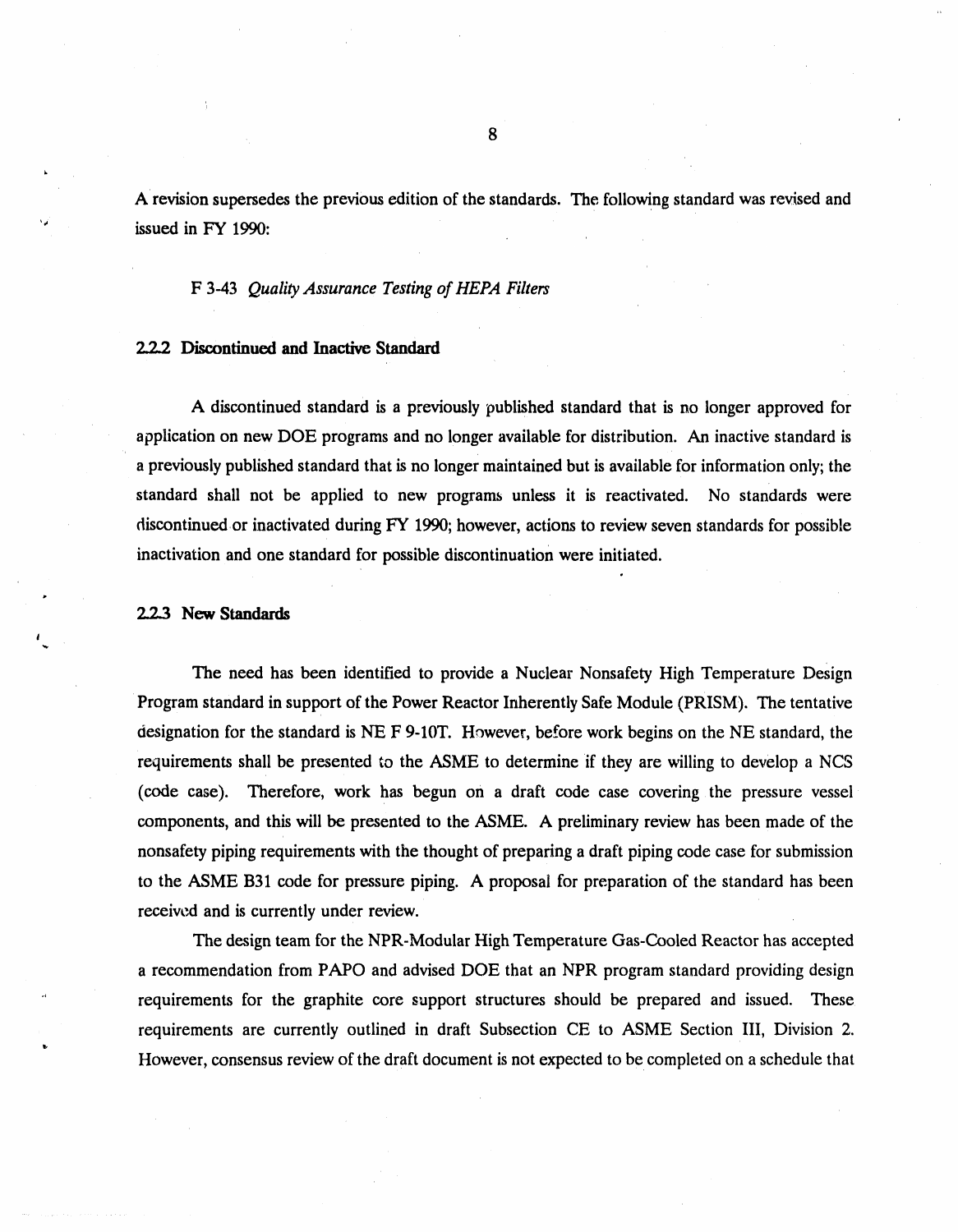**s**upport*s* t**h**e project de*s*ign **s**chedule. The NPR progra**m s**ta**n**dard wi**l**l be developed u**n**der the NE St**anda**rd*s* P**r**ogram **a**n**d**, pe**nd**ing NE approv**a**l, has bee**n** tent**a**tively **id**e**n**t**ifi**ed as St**a**n**d**ard NE F9 ll*/*NP*.*

#### **2.2.**4 **Recommend**ed **Practices**

j.

The fi**n**al draft **o**f the *Recornme:e*\_*ed Practices in Elevated Temperature Design: A Compendium of Breeder Reactor Eweriences (1970*-*1985)* is still in the review process. The purpose of this report is to document LMFBR structural des**i**gn and nonlinear elevated-temperature analysis procedure*s* and experience*s* accumulated over the 15-year period. The report concentrate**s** on how design and analyses were performed to ensure structural integrity of LMFBR components over the 20- to 30-year life of a power plant, some of it during elevated-temperature operation; what was fo**u**nd to be succes*s*ful; and what recommendations can be made for the future design of large-scale commercial LMFBRs. Shortcomings of the present technology **a**re identified and recommendations for future re*s*earch noted. Typical computer programs used in design and examples of detailed nonlinear analyses to comply with structural design criteria are also provided in the appendices of the report.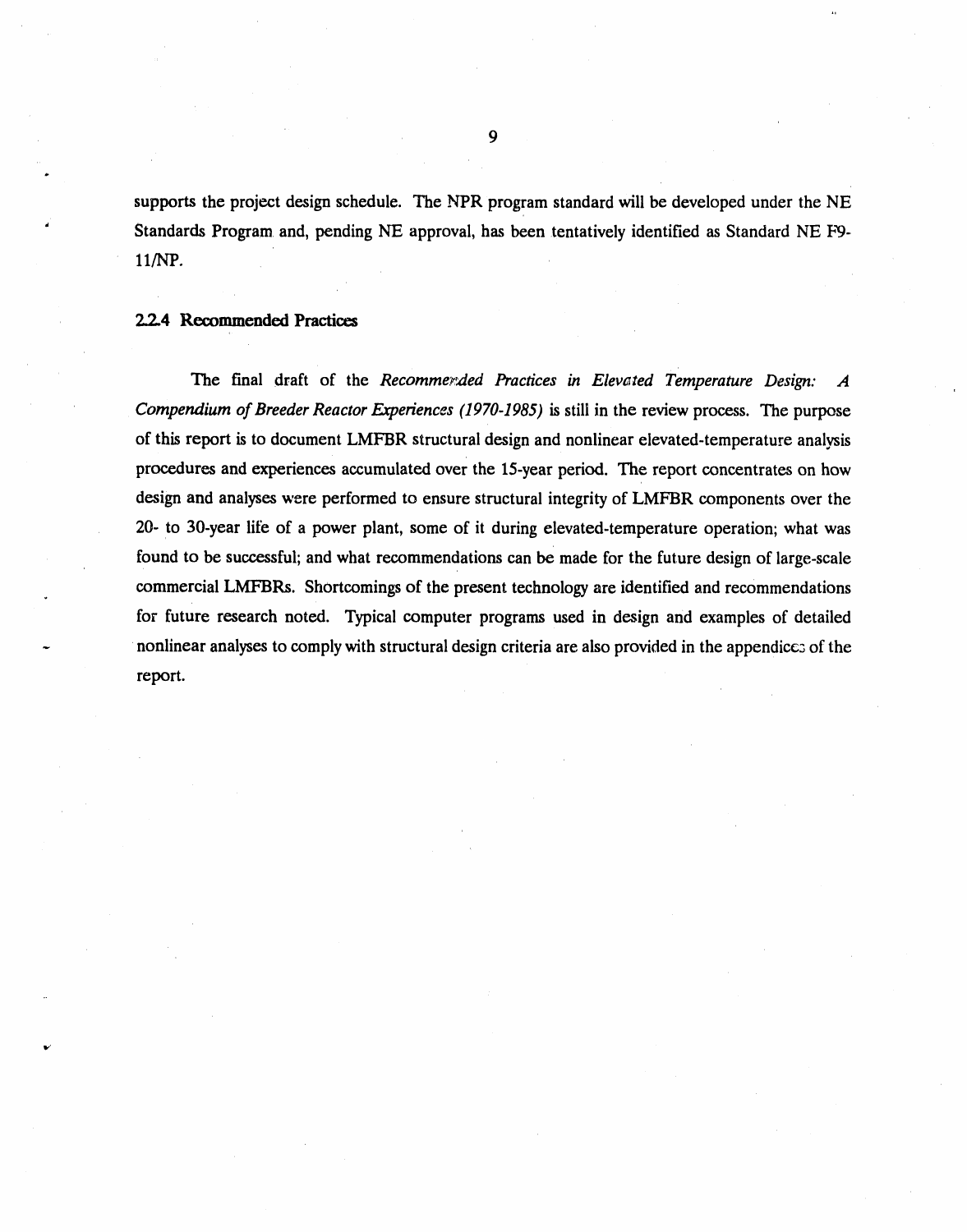## **3. P**ER**F**ORMAN**C**E A**S**SUR*A*N**C**E INFORMATIO**N** PR*O*GRAM

The Perform**a**nce Ass**u**r**a**nce I**n**form**a**tion Progra**m** was estab**l**ished to collect, compile, and distribute program**-**related information, reports, and publications for the benefit of the DOE**-**NE program participants. The PAPO also maintains the data bases and make*s* the modifications necessary to monitor quality assurance, standards, and safety**-**related activities and to provide the reports described in this subtask.

### 3**.**1 **Pub**licati**o***ns*

The *Nuclear Standa,***'***ds Master Index* provides a complete list of ali assigned NE standards and rapid retrieval of NE standards information. This index was published twice in FY 1990 and issued to 439 persons or organizations.

The annual *Nuclear Energy Sta*nd*ards KWOC I*ndex is an alphabetical listing that provides the abilit**y***,* b**y m**eans of **t**he keyword out of context (KWOC) concept, for rapid identificution of NE standards based on the specific subject areas. This publication was issued to 269 persons or . or**g**anizat**i**ons.

Th**e** *Conversion of NE Standards to National Consensus Standards* **re**port lists NE **st**andards that hav**e** been iden**t**ified fo**r** conv**er**sion and also giv**es**, in **t**he form of data and statu**s r**emark**s**, informa**t**ion abou**t t**h**e** conv**e**rsion **e**ffo**rt.** The publication was issued to 155 p**e**rson**s** o**r** organiza**t**ions.

The *KWOC I*nd*ex of U*.*S*. *Nuclear Regulatory Commission Guide Series* is prepared as an aid in searching for specific topics in the U.S. Nuclear Regulator**y** Commission Regulatory Guide Series. This publication was issued to 112 persons or organizations.

#### **3.**2 D**at**a **B**a**ses**

PAPO maintains data bases that are operated on a daily basis to maintain current information. One data base in maintained for standards and contains over 400 records on NE standards. From these da'a, standards publications are compiled and published. Other data exist; however, their use is limited to operating PAPO more efficiently or providing DOE-NE with information.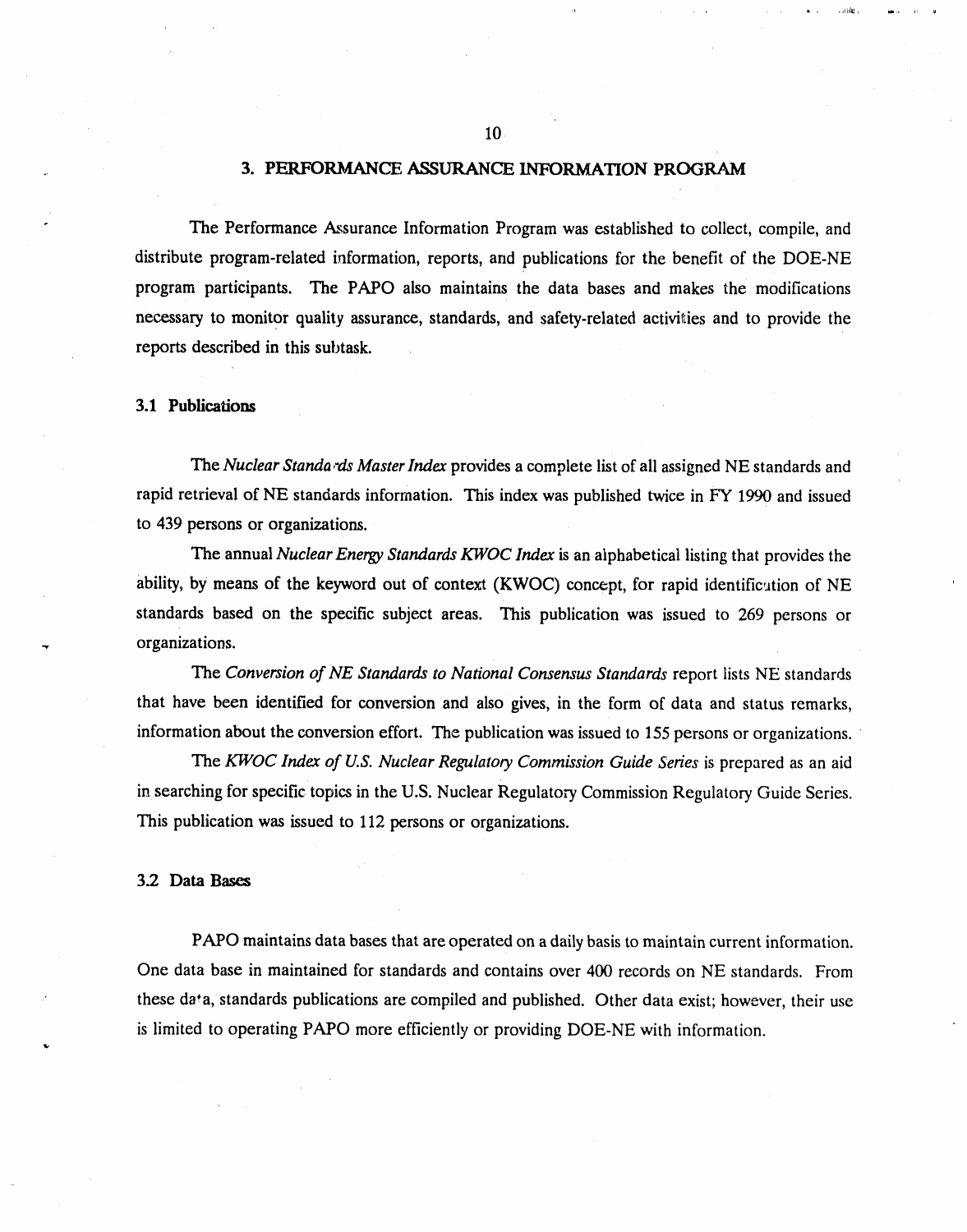# 3.3 Requests

 $\bullet$ 

 $\mathbf{r}$ 

In addition to the normal distribution, Table 1 shows the documents that were sent to requestors.

| Documents Requested                | <b>Fiscal Year</b> |      |      |
|------------------------------------|--------------------|------|------|
|                                    | 1988               | 1989 | 1990 |
| <b>NE</b> Standards                | 201                | 717  | 463  |
| Nuclear Standards Master Index     | 124                | 62   | 65   |
| Nuclear Standards KWOC Index       | 40                 | 48   | 26   |
| NRC Regulatory Guide KWOC<br>Index | 26                 | 9    | 6    |
| Total                              | 392                | 836  | 560  |

Table 1 Number of documents sent to requestors for FY 1988-FY 1990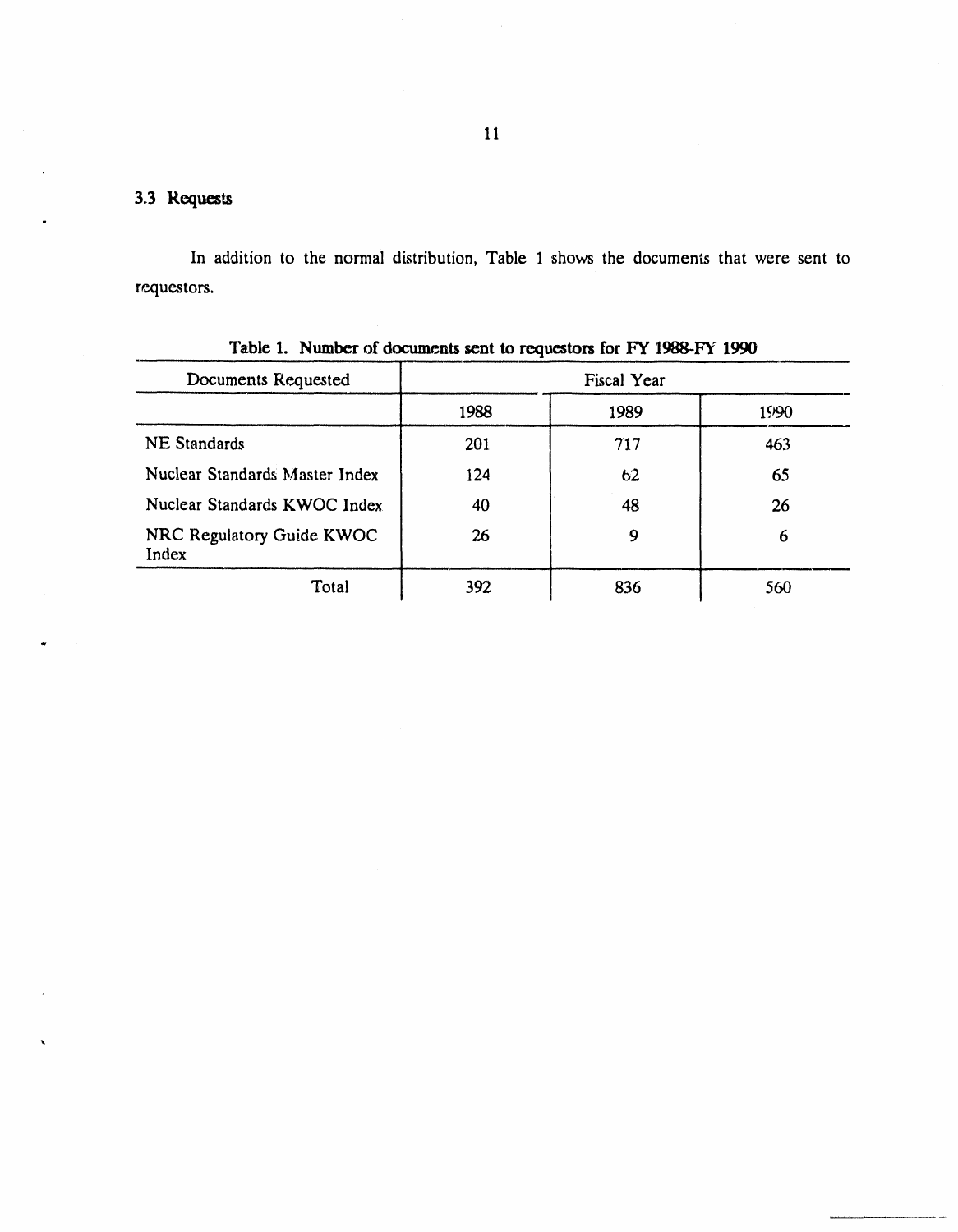